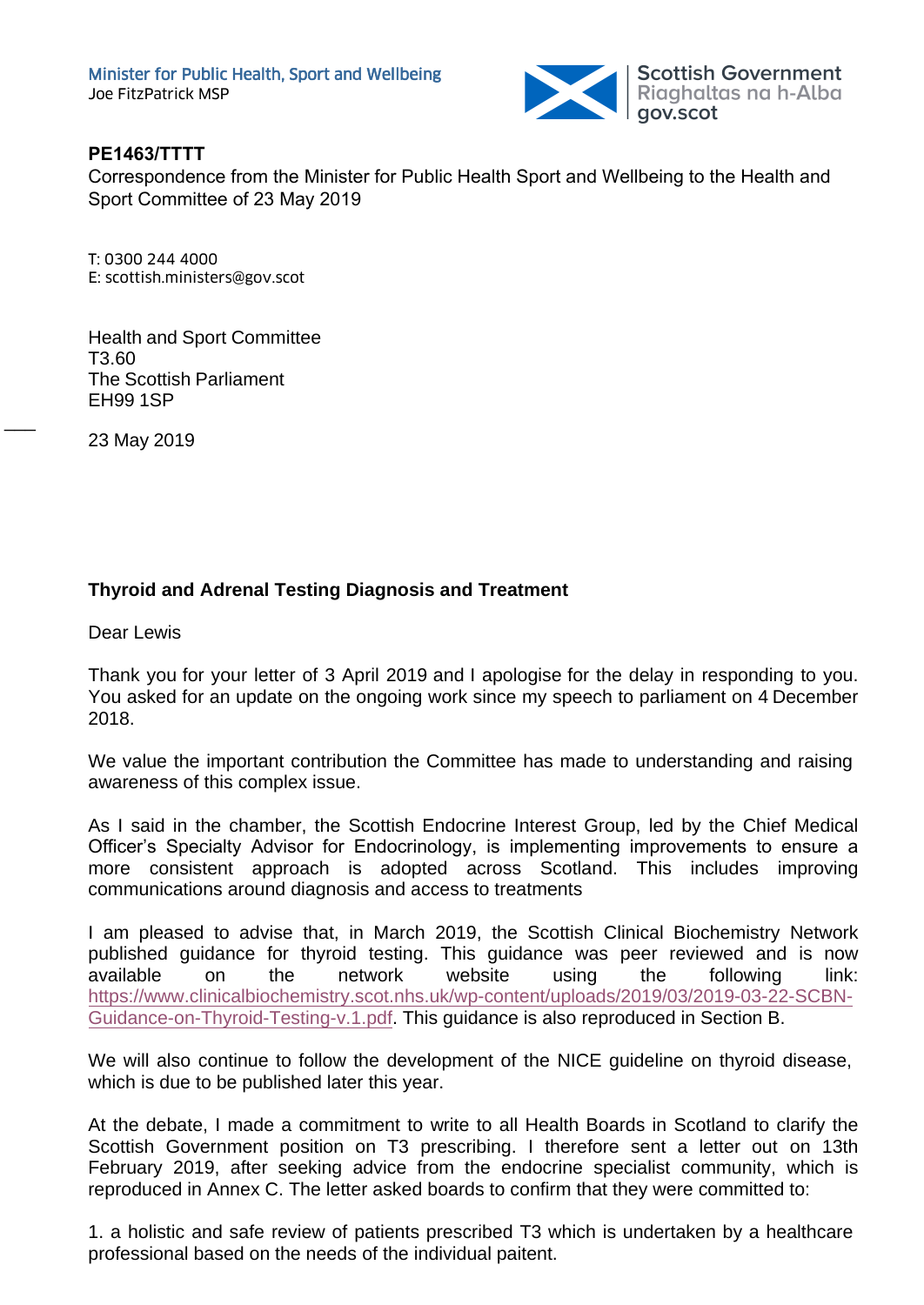2. clinicians initiating and continuing T3 where it is safe and clinically appropriate to do so, as agreed with a consultant who specialises in endocrinology.

All boards replied, confirming that they were committed to this. At the debate, I stated that "If people cannot access the treatment that we all think and their endocrinologist says that they should get, I ask members to please write to me". Since then, I have received several letters from patients who have queried the way in which T3 initiation requests and appeals policy works in their board. We are currently working with relevant boards to better understand their processes.

I would also like to reiterate that the Scottish Government worked with the Department of Health and Social Care in the UK Government on the introduction of UK-wide Health Service Medical Supplies (Costs) Act. Since the debate in December 2018, the Scottish Drug Tarriff price for T3 has fallen by around 15%.

Finally, I wish to see a consistent prescribing policy towards T3 being introduced throughout Scotland and the application of this is part of our committment towards safe and effective treatment for patients diagnosed with primary hypothyroidism.



**JOE FITZPATRICK**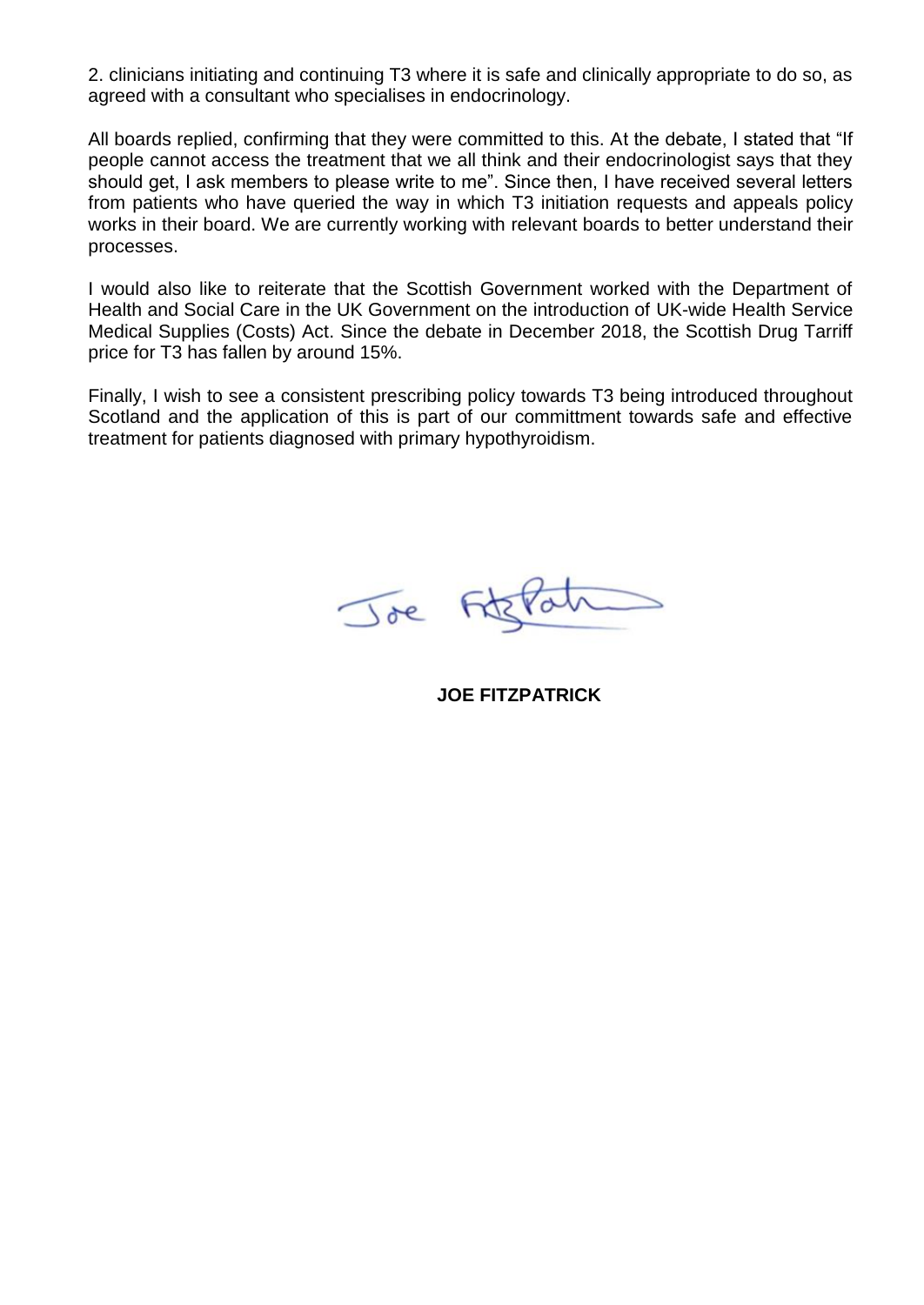

# **Scottish Clinical Biochemistry Network Guidance on Thyroid Testing**

1. **Routinely available biochemical tests of thyroid function include Thyroid Stimulating Hormone (TSH), free T4 (FT4) and tri-iodothyronine (T3/FT3)**

**Thyroid peroxidise antibody (TPOAb), Thyroid Receptor antibody (TRAb), thyroglobulin (TGL) and calcitonin are also available for testing in specific clinical situations.**

**Thyroid function testing is undertaken:**

# 1. **to confirm diagnosis**

- a. primary hypothyroidism
- b. thyrotoxicosis
- c. euthyroid

# **2. to monitor patients on treatment**

- a. thyroxine replacement
- b. anti-thyroid medication (carbimazole or propylthiouracil)

# **3. in clinical situations to screen for thyroid disease**

- a. Patients with other autoimmune conditions e.g. type 1 diabetes mellitus
- b. Patients with Trisomy 21, Turner's syndrome
- c. Patients on drugs that may upset thyroid function e.g. lithium, amiodarone
- d. Investigation of infertility, hyperlipidaemia, osteoporosis, tachyarrhythmia
- e. Patients with goitre
- f. Patients with hyperthyroidism previously treated with radioactive iodine

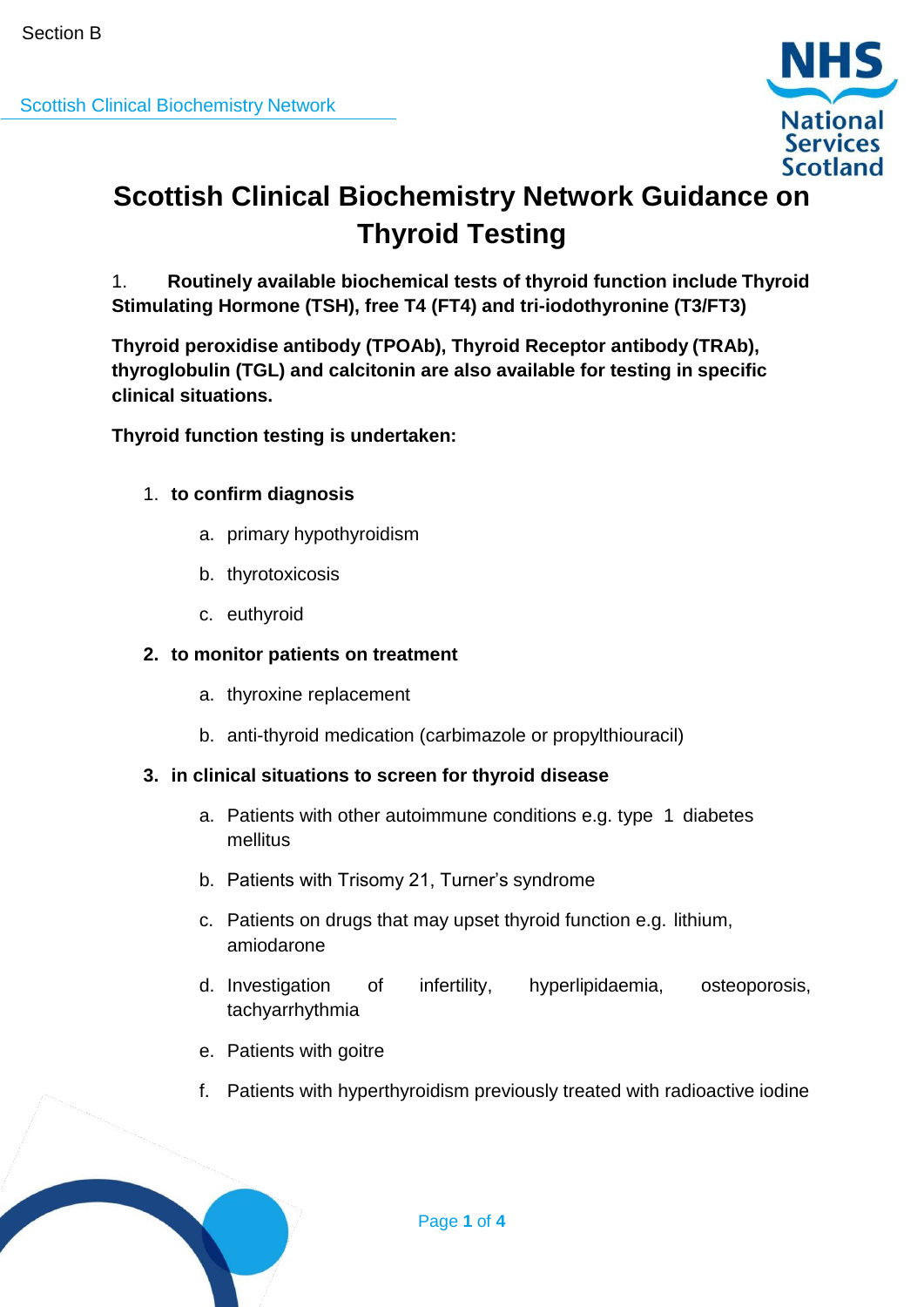

#### **4. Neonatal Screening**

A review of Keele 2016-2017 data suggests that there are differences amongst laboratories in the TFT testing strategy undertaken. Ideally this should be standardised across Scotland.

All tests are available but could be selectively applied in diagnostic, screening and monitoring situations.

All patients who are pregnant or who are <16 years should have both TSH and FT4 measured.

Where TSH only is measured, there should be an opportunity for reflective addition of FT4 or T3/FT3.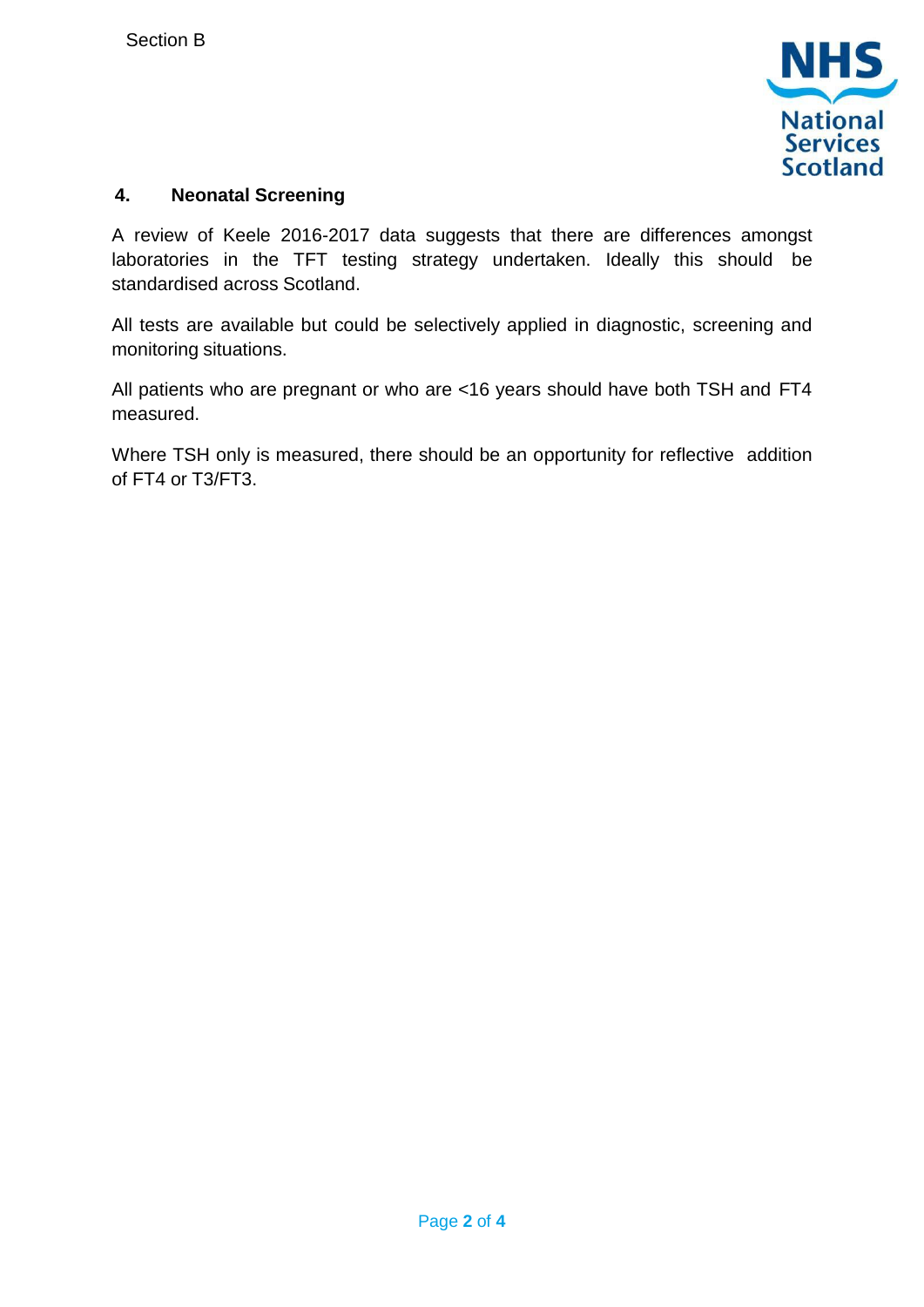

| <b>Clinical Scenario</b>                                   |                                                                                       | <b>TSH</b> | FT4 | T3/FT3                                                         |
|------------------------------------------------------------|---------------------------------------------------------------------------------------|------------|-----|----------------------------------------------------------------|
| To confirm<br>diagnosis                                    | <b>Primary hypothyroidism</b>                                                         | yes        | yes |                                                                |
|                                                            | <b>Thyrotoxicosis</b>                                                                 | yes        | yes | yes                                                            |
|                                                            | <b>Euthyroid</b>                                                                      | yes        | yes |                                                                |
| To monitor patients<br>on treatment                        | Thyroxine replacement -<br>primary thyroid failure                                    | yes        |     |                                                                |
|                                                            | Thyroxine replacement -<br>thyroid failure secondary to<br>pituitary disease          | yes        | yes |                                                                |
|                                                            | <b>Anti-thyroid medication</b><br>(carbimazole or<br>propylthiouracil)                | yes        | yes | Yes (if TSH <0.01<br>within<br>and<br>FT4<br>reference limits) |
| In clinical<br>situations to screen<br>for thyroid disease | <b>Patients with other</b><br>autoimmune conditions e.g.<br>type 1 diabetes mellitus  | yes        |     |                                                                |
|                                                            | Patients with Trisomy 21,<br><b>Turner's syndrome</b>                                 | yes        |     |                                                                |
|                                                            | Patients on drugs that may<br>upset thyroid function e.g.<br>lithium, amiodarone      | yes        | yes |                                                                |
|                                                            | <b>Investigation of infertility</b>                                                   | yes        | yes |                                                                |
|                                                            | <b>Investigation of</b><br>hyperlipidaemia,<br>osteoporosis, tachyarrhythmia          | yes        |     |                                                                |
|                                                            | <b>Patients with goitre</b>                                                           | yes        |     |                                                                |
|                                                            | <b>Patients with hyperthyroidism</b><br>previously treated with<br>radioactive iodine | yes        | yes |                                                                |
| <b>Neonatal Screening</b>                                  |                                                                                       | yes        |     |                                                                |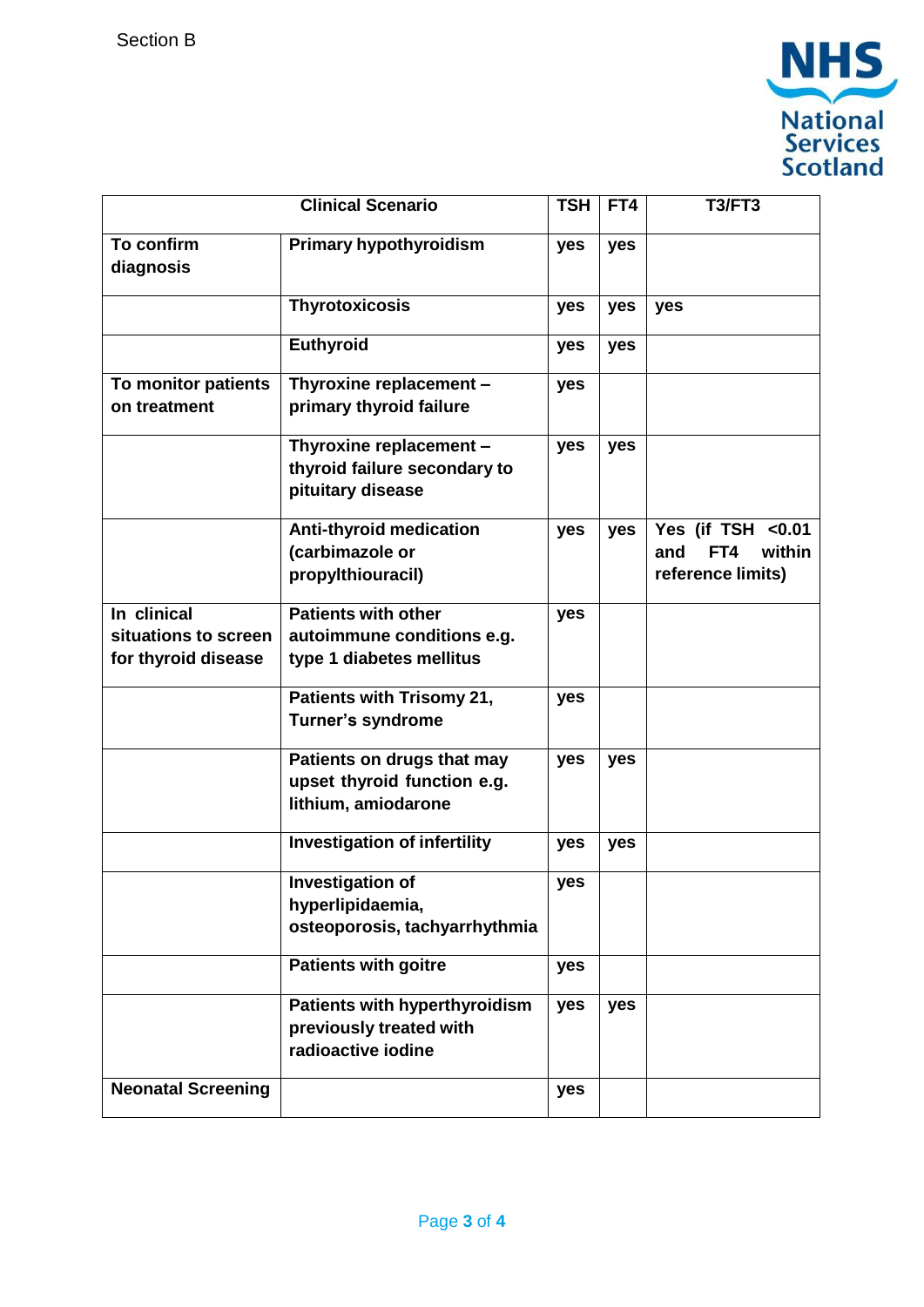#### Section B

# 1. **Indications for TRAb measurement**

To investigate cause of new diagnosis of thyrotoxicosis

In pregnancy, where there is current, or history of,

thyrotoxicosis In neonates, where mother has TRAbs

#### 2. **Indications for TPOAb measurement**

To investigate cases of subclinical hypothyroidism (TSH raised with normal FT4, on two occasions, measured six months apart)

#### 3. **Indications for TGL measurement**

Follow-up monitoring of established thyroid cancer, post total thyroidectomy

Neonatal hypothyroidism

#### 4. **Indications for calcitonin measurement**

Diagnosis and monitoring of medullary carcinoma of thyroid

#### 5. **References**

# **UK Guidelines for the Use of Thyroid Function Tests 2006**

# **A common finding of covert hypothyroidism at initial clinical evaluation of hyperlipidaemia C J Glueck et al Clin Chem Acta 1991; 113-122**

# **Incidence of asymptomatic hypothyroidism in new referrals to hospital lipid clinic O'Kane et al ACB 1991;28:509-511**

#### *NOTE*

*This guideline is not intended to be construed or to serve as a standard of care. Standards of care are determined on the basis of all clinical data available for an individual case and are subject to change as scientific knowledge and technology advance and patterns of care evolve. Adherence to guideline recommendations will not ensure a successful outcome in every case, nor should they be construed as including all proper methods of care or excluding other acceptable methods of care aimed at the same results. The ultimate judgement must be made by the appropriate healthcare professional(s) responsible for clinical decisions regarding a particular clinical procedure or treatment plan. This judgement should only be arrived at following discussion of the options with the patient, covering the diagnostic and treatment choices available. It is advised, however, that significant departures from the national guideline or any local guidelines derived from it should be fully documented in the patient's case notes at the time the relevant decision is taken.*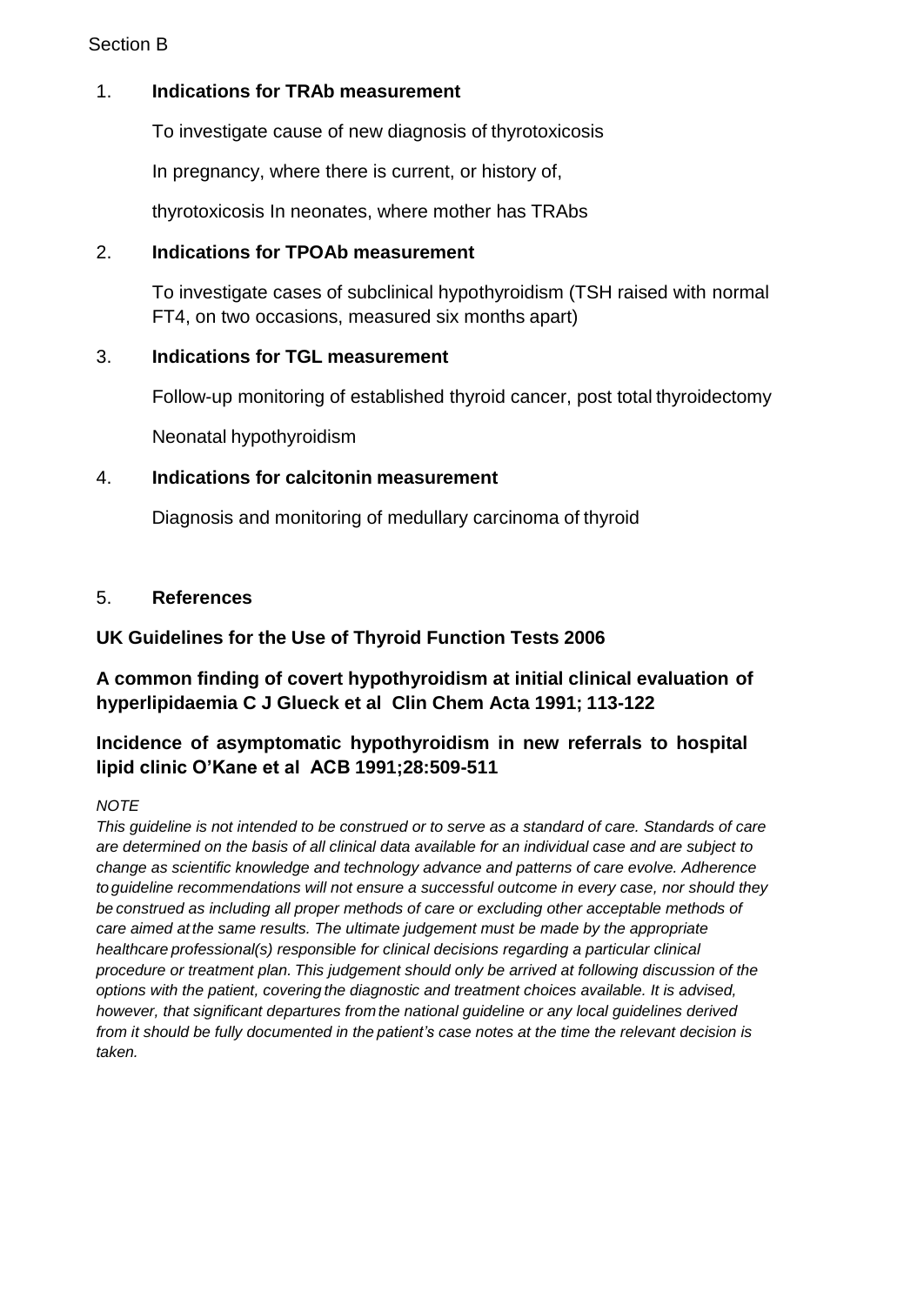Minister for Public Health, Sport and Wellbeing Joe FitzPatrick MSP



T: 0300 244 4000 E: scottish.ministers@gov.scot

Distribution: NHS Board Directors of Pharmacy NHS Board ADTC Chairs Scottish Medicines Information Network Scottish Prescribing Advisors Association (SPAA) IJB's/CFO/CO's NHS Board Medical Directors

Your ref: Our ref:

13<sup>th</sup> February 2019

Dear colleague

I am writing to you regarding the role of liothyronine (T3) and levothyroxine (T4), in the treatment of patients with primary hypothydroidism, in your health board.

The Scottish Government is fully committed to person centred clinical care throughout NHS Scotland. In 2015, the British Thyroid Association issued guidance on the role of T3 and T4 in the treatment of primary hypothyroidism. I have been reassured that the Scottish endocrine clinical community are fully supportive of the guidance which is that:

- 1. T4 monotherapy should be considered first line in the treatment of primary hypothyroidism as it remains the safest and most effective treatment for most patients.
- 2. the use of combination T4 and T3 is a contentious issue and should only be initiated by an endocrinologist.
- 3. combination therapy should be used on an individualised 'trial' basis in compliant T4 treated hypothyroid patients who have persistent complaints despite reference range serum TSH values, provided they have received adequate chronic disease support and associated autoimmune diseases have been ruled out.

The British Thyroid Association guidance is predicated on the use of combination T3/T4 therapy for primary hypothyroidism although it is recognised that some patients are being prescribed T3 as monotherapy.

The guidance also highlights that *'Clinicians have an ethical responsibility to adhere to the highest professional standards of good medical practice rooted in sound evidence. This includes not prescribing potentially harmful therapies without proven advantages over existing treatments'.*